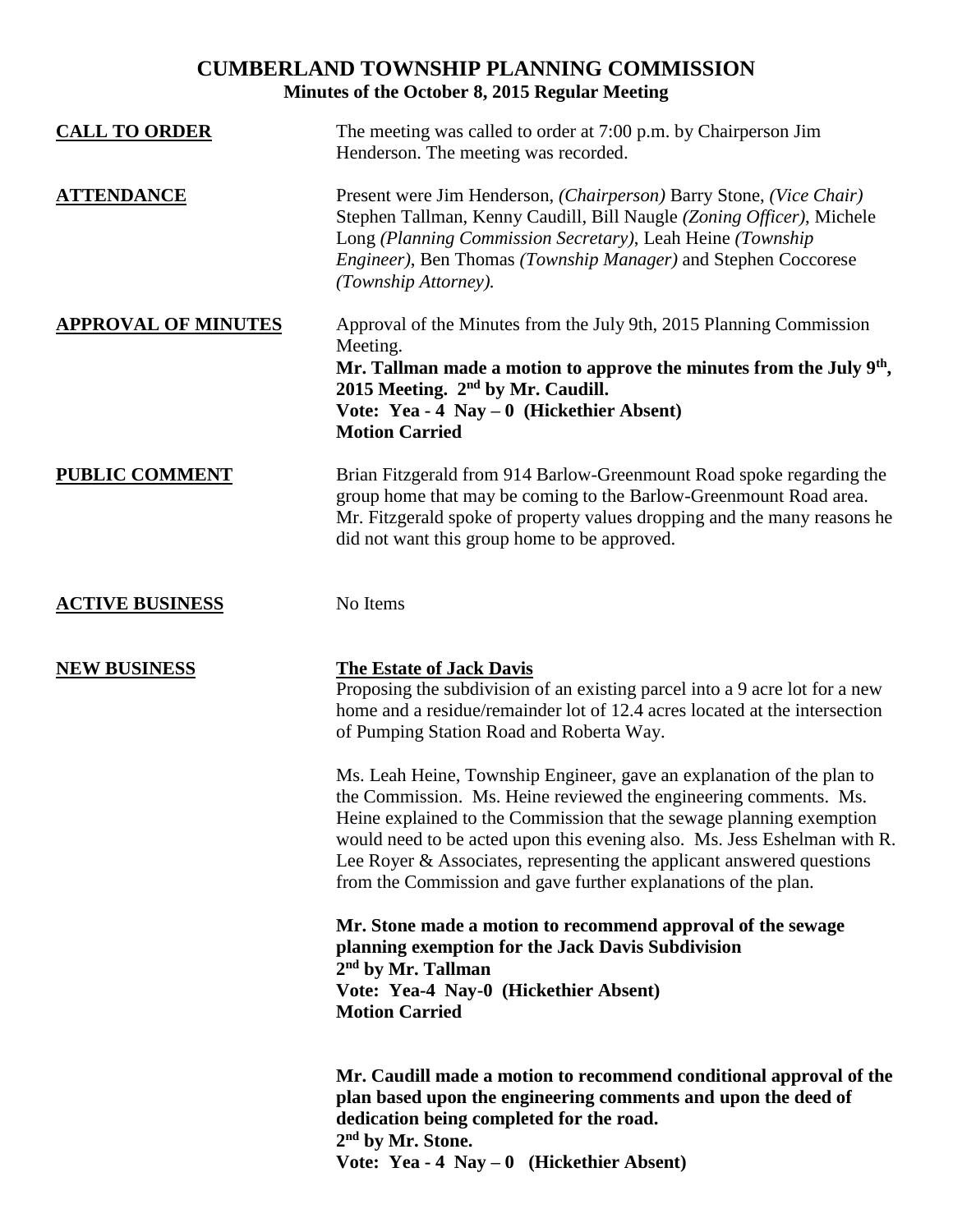### **Motion Carried**

## **NEW BUSINESS Grandview Station**

Preliminary plan proposing the construction of five new storage buildings and two new retail buildings on a lot with an existing commercial/retail establishment. Plan is proposed to be done in three phases on the existing 3.7 acres lot located on Biglerville Road (Route 34).

Ms. Leah Heine, Township Engineer, gave the history on this plan along with explaining the current plan to the Commission. Ms. Heine explained to the Commission that this plan will be completed in three phases. Ms. Heine continued to review the engineering comments. The Commission asked Mr. Sharrah, the engineer representing the applicant, to submit a separate sheet that depicts the phasing and shows the 3 different lots. The Commission questioned the gate in relation to the hours that the gate would be open and how it would be opened or closed. Mr. Sharrah stated he would speak to the owner in regards how the gate will operate in accordance with the fence. Ms. Heine asked the Commission on their opinion of when the sidewalks should be installed, if they felt they should all be installed at the time of phase 1 or a sidewalk installed at the time each phase is completed. Mr. Henderson stated that when they are done construction in each area they should then put the sidewalk in. Mr. Stone and Mr. Tallman were concerned with the traffic flow within the storage sheds. Ms. Heine stated she would discuss this with the traffic engineer.

**Mr. Caudill made a motion to table the plan for further work to be completed on the plan including the traffic study. 2 nd by Mr. Tallman. Vote: Yea - 4 Nay – 0 (Hickethier Absent) Motion Carried**

### **NEW BUSINESS Zoning Ordinance Text Amendment**

Review of possible hardship and an apparent inconsistency in the language of the Cumberland Township Zoning Ordinance, Chapter 27 for central water and sewer facilities and public water and sewer facilities in the  $(R)$ residential zoning district.

Mr. Thomas explained the request that the Township received regarding center water systems and public water systems. Mr. Sharrah stated that it has come to his attention that in the residential zone in the current zoning ordinance that central/public water/sewer services are required. Mr. Sharrah continued to state that the residential area is quite large and needing public water/sewage systems in these large suburban areas is very much a hardship. Mr. Sharrah stated that he sent a letter to Township Attorney Wiser which stated that is the lot size is larger than 2 acres, after sewage testing has been passed, and then you are able to have on-lot systems. Mr. Coccorese confirmed that Attorney Wiser did received the letter from Mr. Sharrah and made the proposed revision that anything over 2 acres would not require central or public facilities. Mr. Thomas stated that Adams County Planning along with the Township have performed